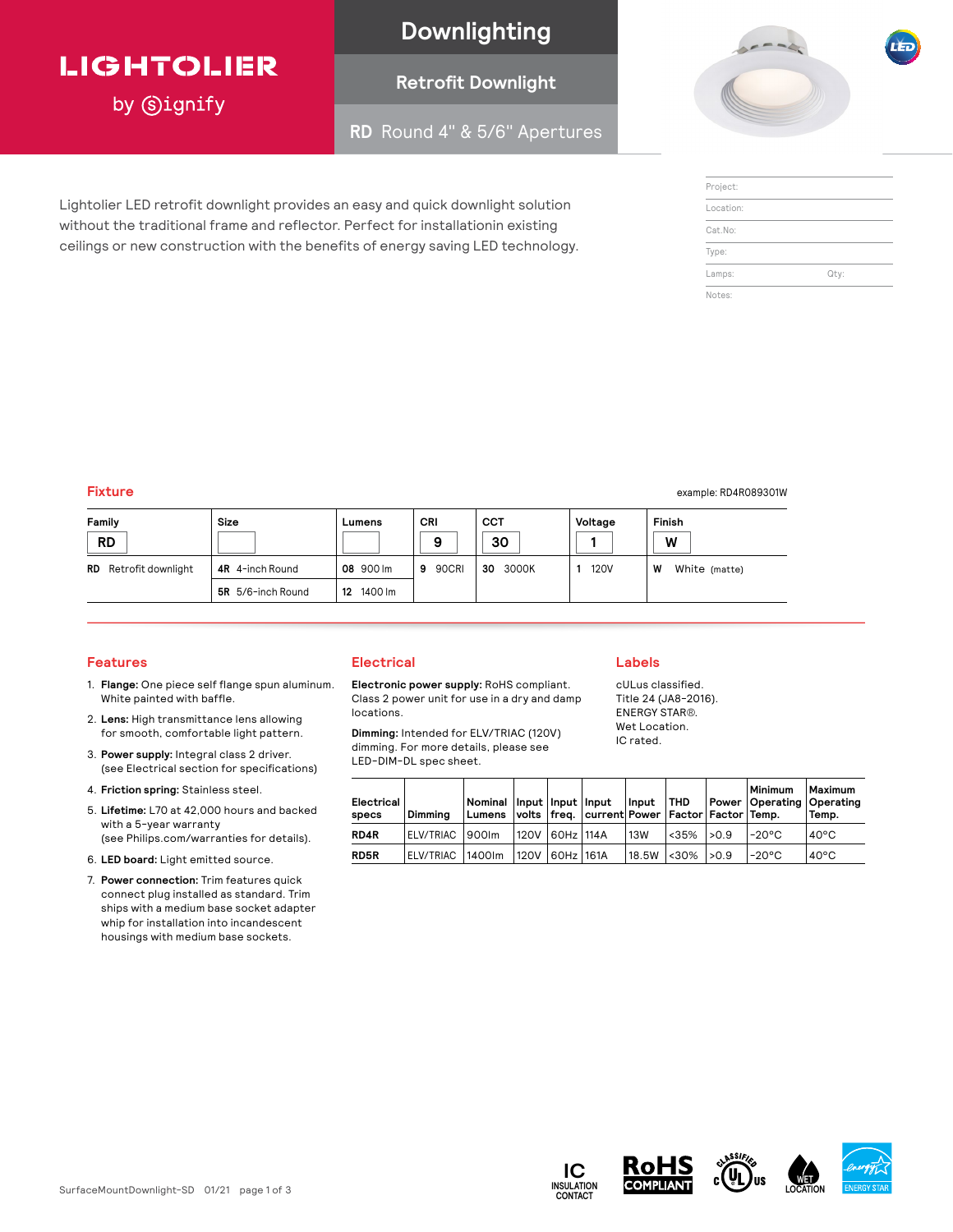# **RD** Retrofit Downlight Round 4" & 5/6" Apertures

#### **Compatibility**

Installs into IC or Non-IC rough in sections with cylindrical recessed metal housings.



**RD4R Series**, minimum 3-7/8" (100mm) to maximum 4-1/8" (105mm) diameter and 5-5/8" (142mm) height

**RD5R Series**, minimum 5-1/2" (140mm) to maximum 6" (152mm) diameter and 7-3/8" (188mm) height

#### **Dimensions**

**Retrofit downlight 4"**